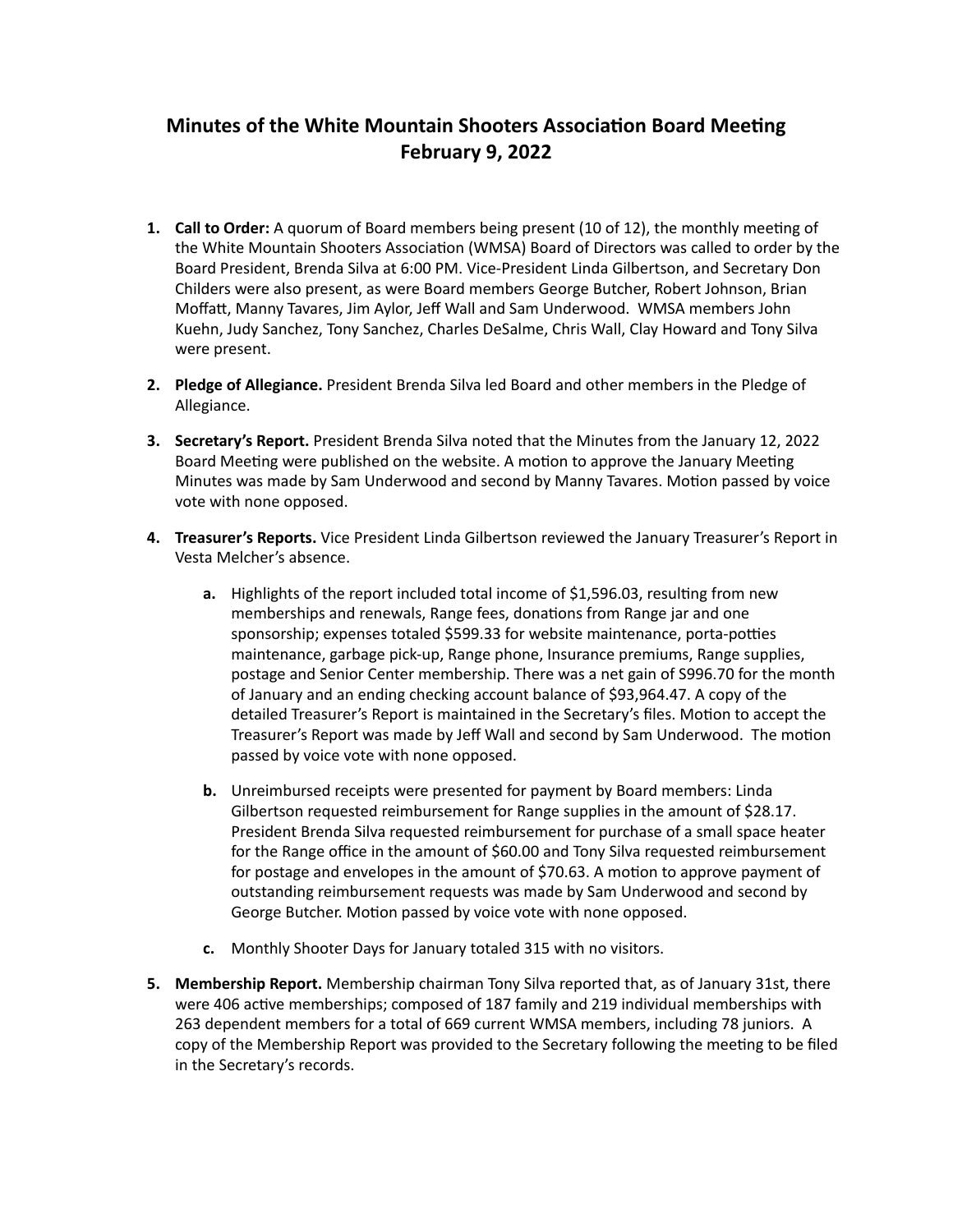## 6. **Publicity Secretary Report.**

- a. Vice President and Publicity Secretary Linda Gilbertson noted that a request for a volunteer to help writing press releases has been posted on the website.
- b. Linda recommends purchase of a half page ad in the April issue of Maverick Magazine at the non-profit organization price of \$150. Linda will prepare an article to accompany the ad. Manny Tavares moved to approve expenditure of the cost and Sam Underwood second. Motion passed by voice vote with none opposed.
- **7. Range Update.** President Brenda Silva reported on the following topics.
	- a. A meeting with AZGFD, was cancelled. The meeting was originally requested by Matt Schwarzkopf to discuss the original 2024 deadline for completion of the Range buildout per the AZGFD Special Use Agreement with USFS. The meeting has not yet been rescheduled. WMSA's agreement with AZGFD to manage the Range expires May 31, 2027
	- b. Five RSO volunteers are scheduled for initial training on February 10, 2022.
	- **c.** An electric heater with limited output consistent with the capability of the solar system at the Main Range was purchased for use in the office. Board has approved reimbursement of this expenditure.
- 8. Old Business.
	- **a. Committee for Range Priorities.** The Committee sent President Brenda Silva received a draft letter, intended to solicit suggestions from the general membership, instead of the anticipated membership survey.
		- **i.** Jeff Wall reviewed the draft letter for the Board members and discussed the consensus of the Committee that a better result would be achieved with general guidance from the committee and suggestions from the membership. The Committee is continuing to work on this issue.
		- **ii.** Brenda discussed holding the draft letter until she receives specific guidance from AZGFD. Discussion ensued on the cost of improvements suggested by the committee.
		- **iii.** Jeff Wall moved to table the proposed membership survey until AZGFD clarifies the pending improvements or any limitations on WMSA funded improvements. George Butcher second. Motion passed by voice vote with none opposed.
	- **b.** Waddles Update. George Butcher presented the results of his extensive research into mitigation of the erosion problem with the berms at the Range and provided the Board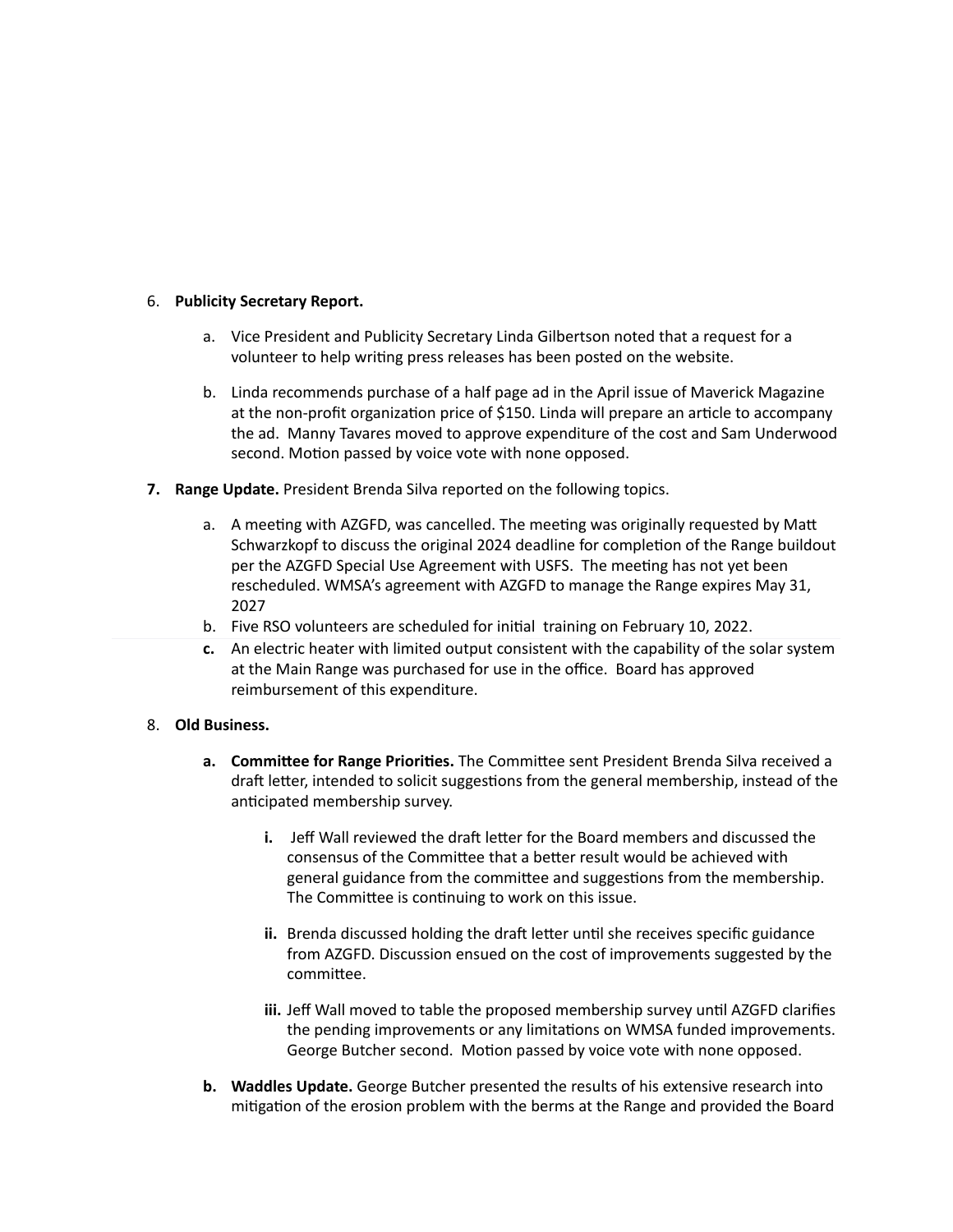with a written report on the same. George's research indicates a three pronged approach to erosion control consisting of 1) hydro-seeding the cleaned and groomed berms, 2) installation of "erosion control blankets" and 3) placement of waddle along the bottom of the berms. The estimated cost would be approximately \$4,600 plus the cost of "tractor work" to reshape the berms.

- **i.** Brenda advised that Matt Schwarzkopf has previously approved the placement of waddle to control erosion and would likely support the hydro-seeing and erosion control blankets.
- **ii.** The company advocating hydro-seeing recommends its application in April to optimize the chances of success.
- **iii.** Discussion: Is the seed mix for the hydro seeding indigenous to this area? Additionally, none of the estimates includes the cost of labor to set the waddle and blanket.
- **iv.** Brenda will discuss the project with Matt Schwarzkopf and coordinate with Rawlings Construction. The target date is April 2022.
- **v.** Jeff Wall moved to approve George's recommendation and expenditure of \$4,600 to apply the hydro-seed and install the erosion control blankets subject to AZGFD approval. Sam Underwood second. Motion passed by voice vote with none opposed.
- **vi.** A copy of the written report will be maintained in the Secretary's permanent files with thanks to George for his excellent work.
- **c. Scholastic Action Shooting Program (SASP) junior program start-up.** This issue will be deferred for discussion/action until next month. The goal is to start the program in May 2022; more volunteers will be needed as well as an additional participation day every month.
- **d.** Dwight Yochem's Rifles donation of a second rifle: .22 CZ benchrest rifle. Discussion on an email donation lottery for Dwight's benchrest rifles – highest donation offer gets the  $gun(s)$ .
	- **i.** Additional discussion on who would get the opportunity to bid on the guns; WMSA only or other interested parties.
	- **ii.** George Butcher moves to offer to WMSA only, then open to others if there is insufficient response from WMSA membership. Brian Moffatt second. Motion passed by voice vote with one opposed.
	- **iii.** Jeff Wall requests roll call vote: voice vote confirmed with eight (8) YES, one (1) NO and one (1) ABSTENTION.

## **9. New Business**

a. Range clean-up, minor tractor work. President Brenda Silva will talk to Matt Schwarzkopf about cleaning up Bay 1 to return it to use. This will require a volunteer with a tractor to move dirt, but keep it in the bay.